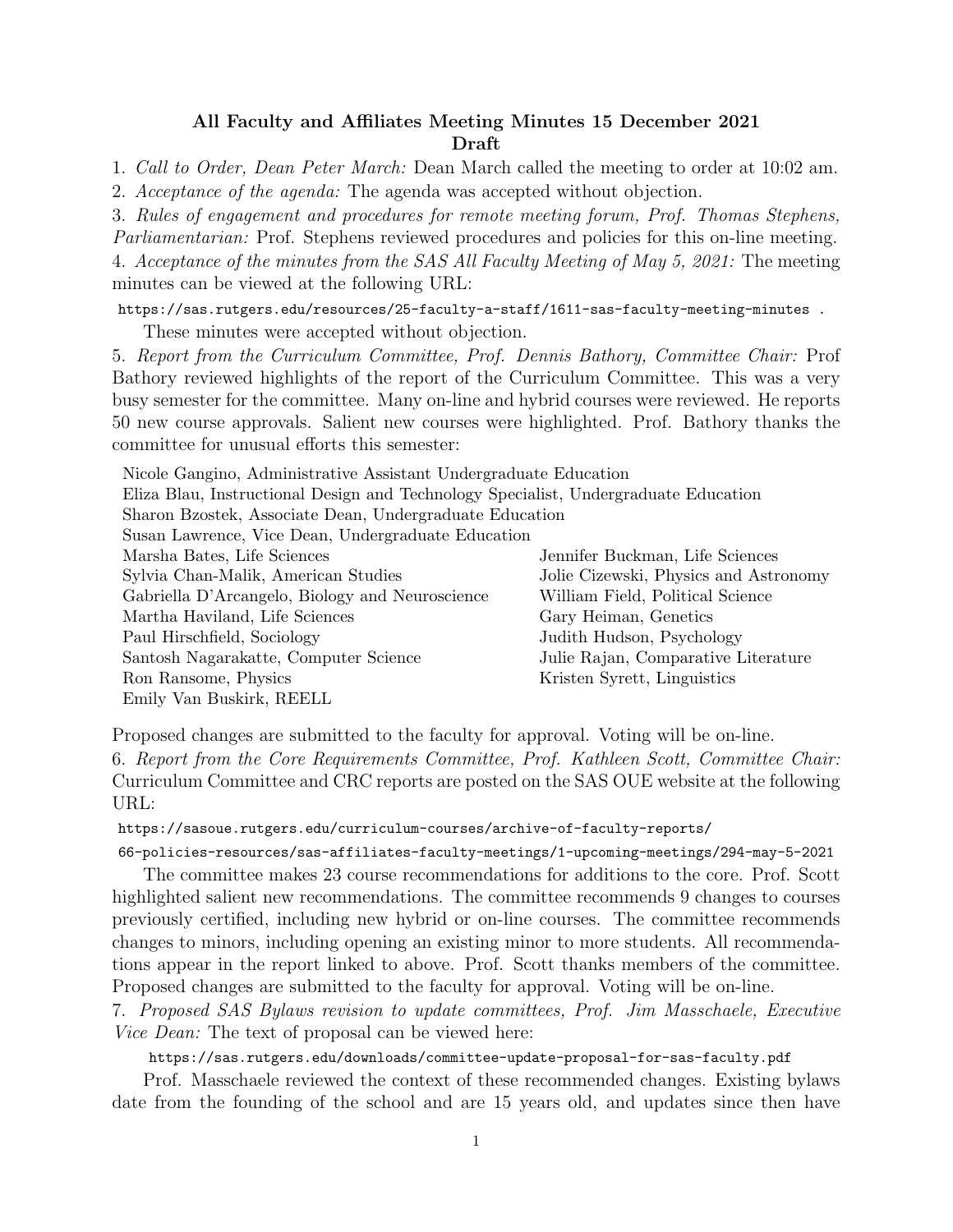been minimal. Revisions are suggested after reflecting on the experience of the school and the bylaws of peer institutions. This first stage of the update process addresses the school committee structure. The initial work was done by the executive committee:

| Paul McLean, Sociology                                               | John Landon-Lane, Economics                     |
|----------------------------------------------------------------------|-------------------------------------------------|
| Tara Matise, Genetics                                                | Barth Grant, Molecular Biology and Biochemistry |
| Martha Helfer, German                                                | Karen Bennett, Philosophy                       |
| Bob Bartynski, Physics and Astronomy Matthew Stone, Computer Science |                                                 |

Other SAS bodies, including the council of chairs, were consulted. Changes will be voted on electronically. Nine committees, including the appointments and promotions committee, curriculum committee, and core requirements committee, will not to be changed. The Affirmative Action committee will be renamed to Committee for Diversity, Equity, and Inclusion, and the charge is updated. The currently inactive standing faculty review committee will be removed, and ad hoc committees will be substituted as needed. The undergraduate admissions committee and the scholarship committee will be combined. These changes eliminate 45 committee positions. These recommendations are moved and seconded, and will be voted on electronically.

One comment was raise regarding this proposal:

- a. Barbara Cooper notes that interdisciplinary areas do not have adequate representation with the deans, since they do not have chairs. Prof. Masschaele discussed mechanisms for airing concerns of non-departmental academic concerns, and agrees that these concerns should be addressed.
- 8. Dean's Report Peter March, Executive Dean: Dean March's report is attached.
- 9. Questions and Answers: The following questions were raised after this report:
- a. Jonah Siegel asks about ways that faculty can support staff by reducing central administrative imperatives. Dean March assures the faculty that SAS is pushing back on increasing bureaucratic demands, and notes that Rutgers often neglects to consult end users about new systems. Maria Anderson commented specifically on costs associated with ERFs, and discussed discussions with the Rutgers central administration. Prof. Masschaele also described frequent discussions for feedback on new responsibilities. Dean March emphasizes the utility of focused and constructive criticisms of new initiatives.
- b. Rob Scott noted that course staffing decisions require delayed approvals at too high a level to allow for responsible departmental behavior. Dean March agrees that there are systemic problems with these barriers.
- c. Robert Bartynski asks whether other schools are voicing similar issues, and notes that these burdens are interfering with our mission. Dean March repeats the need to communicate our needs up the chain in a selective and constructive manner.
- 9. New Business: None.
- 10. The meeting adjourned at 11:59.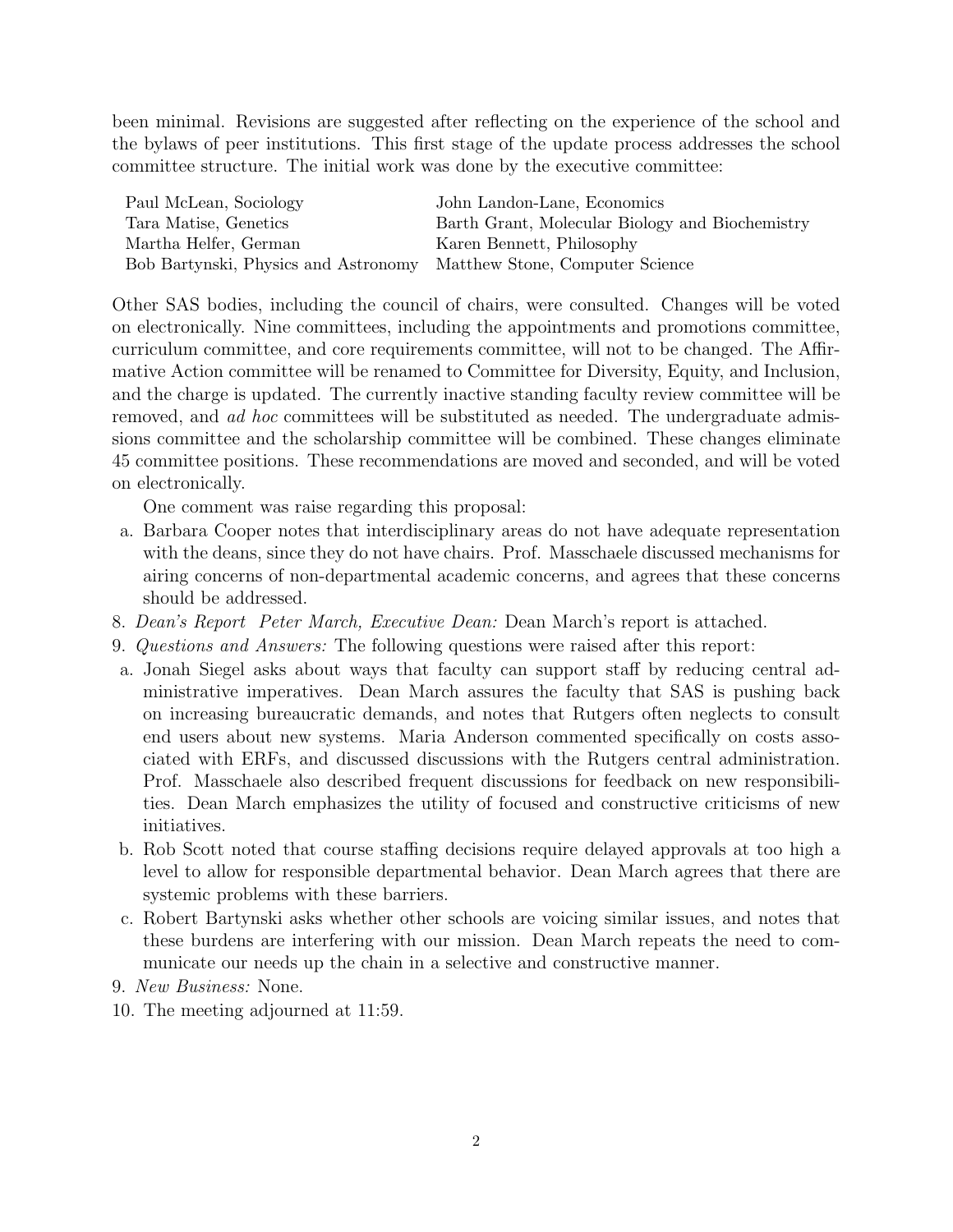A roster of meeting participants is:

| Alejandro Ginory      | Alastair Bellany        | Aldo Lauria Santiago  | Alessandro Vettori        |
|-----------------------|-------------------------|-----------------------|---------------------------|
| Ana Pairet            | Andrea Spaeth           | Andrew Parker         | Anne-Catherine Aubert     |
| Asa Rennermalm        | Barbara Cooper          | Ben Justice           | <b>Bradley Evans</b>      |
| Brandon Alderman      | <b>Bruce Tesar</b>      | Camilla Stevens       | Carla Yanni               |
| Carrie Frizzell       | Carter Mathes           | Cassie Nelson         | Charlene Glascock         |
| Charles Haberl        | Chloe Kitzinger         | Chris Iannini         | Chuck Keeton              |
| Colin Campbell        | Colin Williamson        | Cori Anderson         | Craig Feibel              |
| Carlos Decena         | Dale Koznecki           | David Goldman         | David Howland             |
| David Vicario         | Dennis Bathory          | Dominik Zechner       | Eliza Blau                |
| Emily Van Buskirk     | Eric Allender           | Erica Dunbar          | Francois Cornilliat       |
| Gabriella D'Arcangelo | Gabrielle Wilders       | Gary A. Rendsburg     | Gary Heiman               |
| Greg Garner           | Greg Mountain           | Ira Gang              | James Mcglew              |
| James Swenson         | Janet Walker            | Jason DiPaolo         | Javier Robles             |
| Jean Baum             | Jefferson Decker        | Jenevieve Delossantos | Jennifer Lenahan          |
| Jennifer Rutherford   | Jenny Gehrmann          | Jessey Choo           | Jessica Hamilton          |
| Jim Masschaele        | joanne hunt             | John Brennan          | John Kolassa              |
| Jonah Siegel          | Julie Flynn             | Kara Donaldson        | Karalyn Gallagher         |
| Karen Bennett         | Kathleen Scott          | Kristen Syrett        | Kristin O'Brassill-Kulfan |
| Lenore Neigeborn      | Linnea Dickson          | Lisa Rossman-murphy   | Lori Covey                |
| Lorraine Piroux       | Marcy Schwartz          | Maria Anderson        | Mark Goldhammer           |
| Martha Haviland       | Martha Helfer           | Matthew Stone         | Maurice Wallace           |
| Meredith McGill       | Michal Raucher          | Michelle Feeney       | Mike Kiledjian            |
| Nancy Sinkoff         | Nelson Maldonado Torres | Nicola Behrmann       | Nicole Gangino            |
| Paola Tartakoff       | Patricia Morton         | Paul Clemens          | Paul Israel               |
| Paul Schalow          | Pauline Carpenter       | Peter March           | Philip Furmanski          |
| Preetha Mani          | Rebecca Cypess          | Rebecca Walkowitz     | Regina Karl               |
| Rob Scott             | Robert Bartynski        | Robert Boikess        | Ronald Ransome            |
| Rosemary Lane         | Ryne Palombit           | Sean Silver           | Shaheen Parveen           |
| Sharon Bzostek        | Sharon Stoerger         | Sherrae Thomas        | Sherri Somers             |
| Sophie Kan            | Staci Abbruzzese        | <b>Steve Buyske</b>   | Steven Kemper             |
| Steven Malin          | Susan Lawrence          | Suzy Kim              | Tamara Sears              |
| Tara Matise           | Thu Nguyen              | Tiffany Berg          | Tom Stephens              |
| Tom Vosseler          | Ulla Berg               | William Galperin      | Anabell Williams          |
| Wise Young            | Yipeng Huang            |                       |                           |
|                       |                         |                       |                           |

Respectfully submitted, John Kolassa, Secretary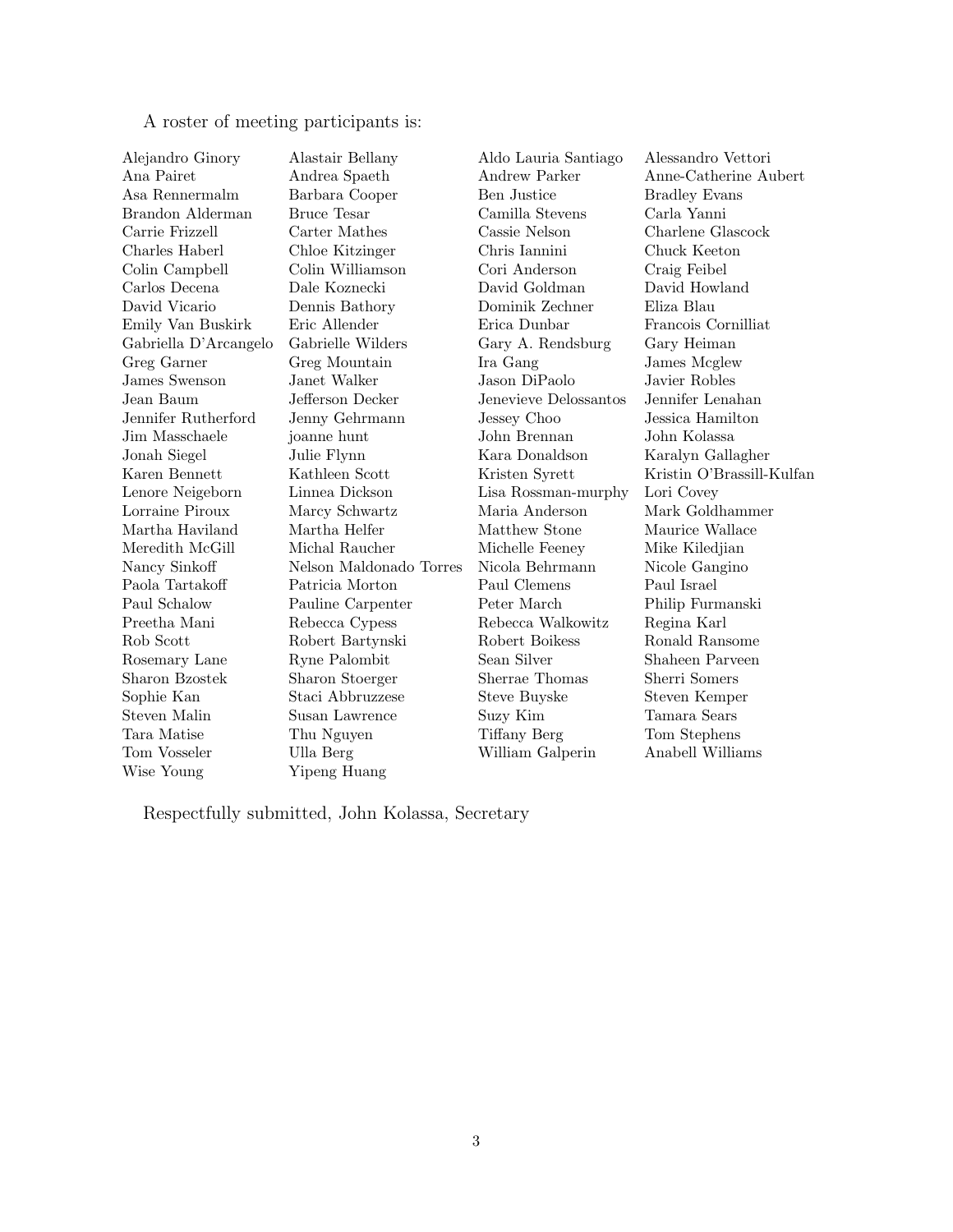## **Dean's Report 12.15.2021**

Good morning everyone and thank you for taking time to attend our end-of-semester faculty meeting.

A lot has happened since my previous dean's report last May so I'd like to spend a few minutes reviewing things at a general institutional level, then convey news and accomplishments from the academic divisions and vice dean's offices, then finally think ahead to what's on the horizon for next semester.

Before doing so, I would like to say thank you to all our faculty and staff for delivering on our promise to Rutgers students by providing them with a first rate education and a satisfying collegiate experience under very trying circumstances.

We're at a pivot point right now: we are transitioning from the acute phase of the pandemic, when it seemed that one crisis upon the next had to be dealt with quickly and effectively, with no previous experience to guide us.

This fall semester marked the beginning of the chronic phase of the pandemic as we shift from crisis response to long-term management. We're more fully back in person on campus now, reconnecting to our working lives as they were pre-pandemic, and learning from the pandemic experience how to effectively change our working lives for the better.

. . .

July  $1<sup>st</sup>$  was a pivot point for President Holloway. Of course, it was the start of his second year as president but really it was his first year of in-person engagement with his administration, with faculty and staff, and above all with students.

He announced a number of leadership changes including the appointment of Fran Conway as Chancellor-Provost of Rutgers New Brunswick, succeeding Chris Molloy. He also appointed Mike Zwick as Senior Vice President for Research, succeeding David Kimball, and Kimberly Hopely as President of the Rutgers University Foundation, succeeding Nevin Kessler.

Along with Anna Branch, Senior Vice President for Equity, these four leaders and their staffs are the ones I and my fellow deans work with most closely to fulfill the mission of the School of Arts and Sciences.

You'll know that the Diversity Strategic Planning Process lead by Anna Branch matured quickly over the past 12 months. Working under this framework, we've created a Diversity, Equity, and Inclusion Committee to help the School complete three important initial tasks:

- drafting a baseline report describing the actions and programs we already have in place to promote diversity in SAS
- launching a DEI website for the School that brings the many threads of DEI together in one place
- creating a DEI strategic plan under the rubric of the Diversity Strategic Planning Process

The baseline report and the website are based on existing material and from reports solicited last spring semester from departments and programs. I expect the baseline report and the website will be ready by the end January.

We have not begun work on the Diversity Strategic plan yet, but I hope initial drafts of the strategic plan will be circulated in May and June.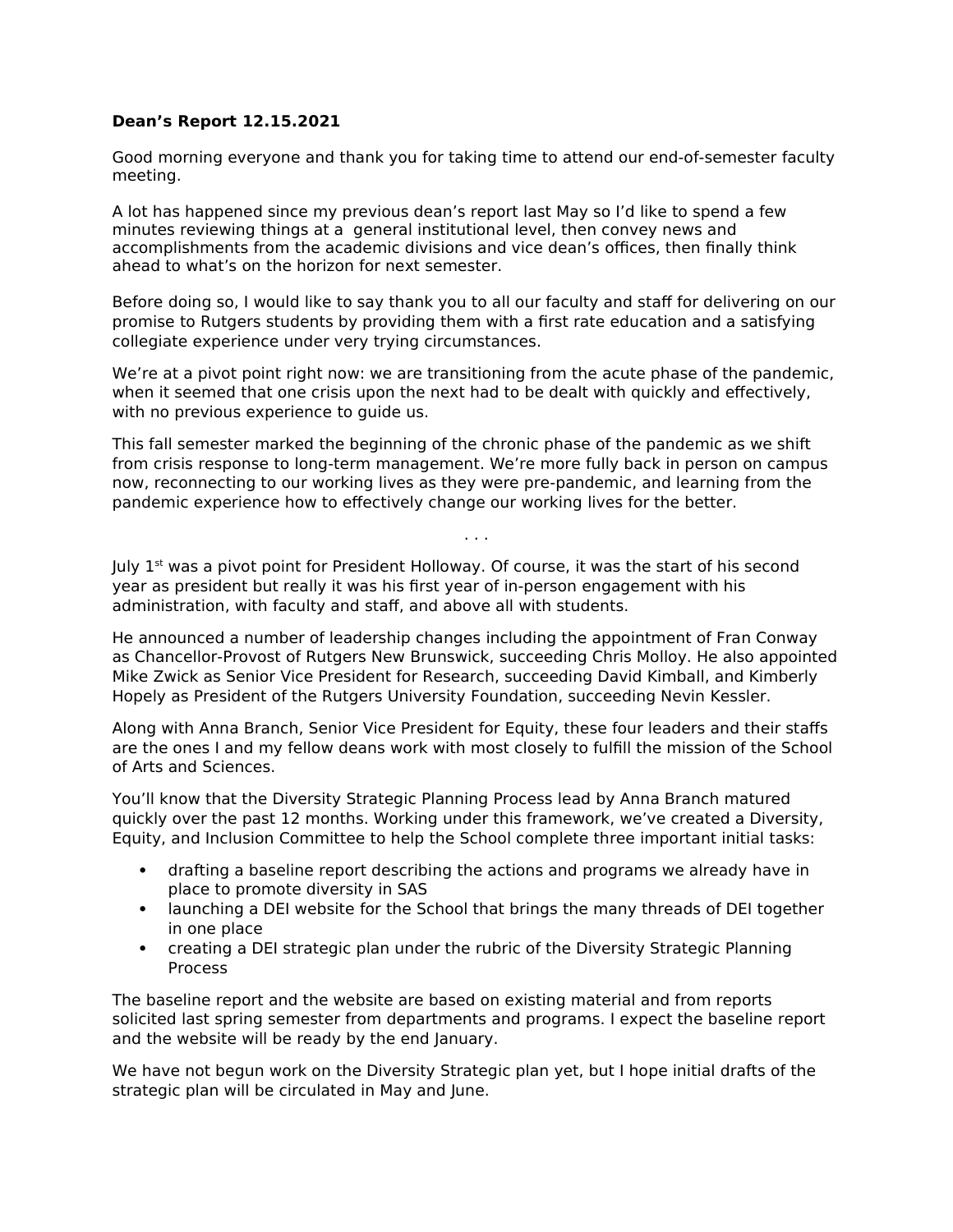I would like to thank our four DEI faculty Fellows and four engaged faculty and staff who have agreed to serve on this important committee:

- Jenevieve DeLosSantos, Office of Undergraduate Education
- Ying Hung, Department of Statistics
- Jeff Lawrence, Department of English
- Teresa Leyro, Department of Psychology
- Christina Pasley, Office of the Executive Vice Dean
- Javier Robles, Department of Kinesiology and Health
- Diana Sanchez, Department of Psychology
- Sangya Varma, Office of the Dean of Mathematical and Physical Sciences

You'll also know that Fran Conway's first initiative as Chancellor-Provost is the Academic Master Plan or AMP. Her goal for the AMP is a plan that guides strategic investment by the President and Chancellor-Provost over the next five years that

- maintains historic disciplinary strengths of Rutgers-New Brunswick
- takes advantage of opportunities to attain prominence in other areas
- promotes inclusive pedagogy
- promotes diversity
- promotes engagement with the public, and
- promotes interdisciplinary collaboration by reducing perceived barriers and encouraging strategic cooperation

Five working groups were given charges focused on various aspects of AMP, staffed by representatives of all schools and units in New Brunswick. I would like to thank the more than two dozen SAS faculty and staff who serve on these working groups.

Beginning in August and ending in December, the groups gathered data and input relevant to their charges. The next phase begins with an AMP retreat in January by the AMP Executive Committee to identify emergent themes and to formulate an initial draft of the Academic Master Plan. There were two Townhalls this past semester and there are plans for at least two more next semester for those of you who want to be engaged and informed on the development of the AMP.

In a nutshell, the past six months were characterized by significant leadership change, repopulating our campus, progress on the Diversity Strategic Planning Process, and rollout of the Academic Master Plan Process.

**. . .**

Next, I'd like to come closer to the ground with news and updates from within the School.

The last two budget years FY 2021 and FY 2022 were so significantly impacted by COVID that it makes conceptual sense just to lump them together, along with the fiscal disruption of the last quarter of FY 2020.

COVID impact produced extreme budget fluctuations both positive and negative.

Positive budget fluctuations (meaning decreased cost and increased revenue) include reduced expenditures for travel and graduate tuition remission plus an influx of federal CARES Act funds. Negative budget fluctuations (meaning increased cost and decreased revenue) include reduced tuition from reduced enrollments, including international students and domestic out-of-state students, coupled to a tuition freeze.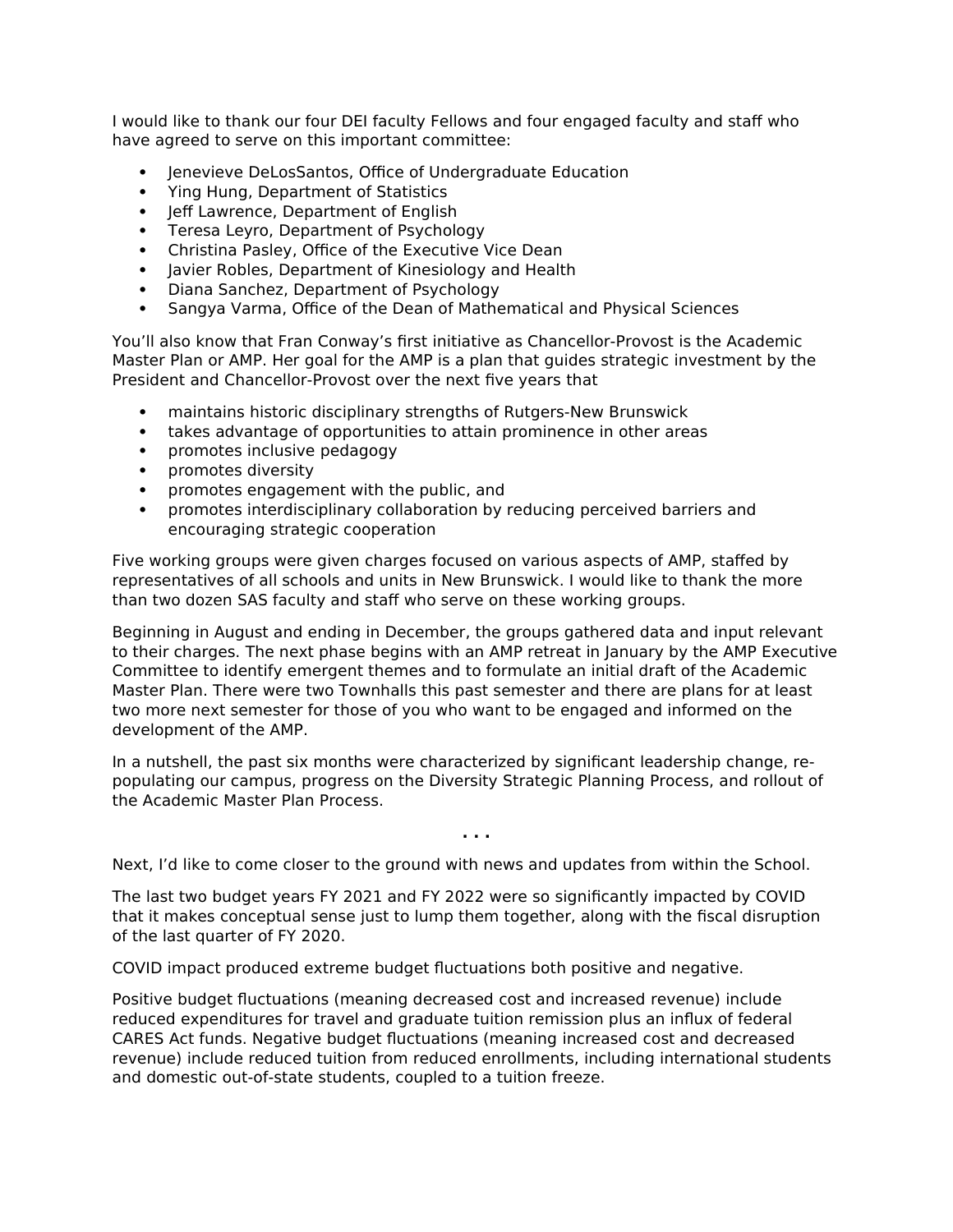A significant conflating factor is cost-shifting from one fiscal year to the next, such as contractual salary adjustments and faculty research and startup expenses.

It's very likely we will end FY 2022 in deficit. As we are still under presidential-level fiscal restrictions, we are being asked to continue to trim expenses, use gift funds for operations where permissible, and do whatever we can to reduce the projected deficit for FY 2022.

Looking ahead, FY 2023 budget planning will use FY 2019 as a benchmark. I see this decision as acknowledgement of two things:

- Rutgers is projecting COVID-induced budget fluctuations will diminish, and
- budget fluctuations are so difficult to untangle across years that it's best to view our current fiscal state through the lens of our last pre-COVID budget

Going forward we have been told that the Chancellor-Provost's Office will pay increased attention to the cost of instruction, by examining enrollments, teaching loads, NTT/PTL teaching vs T/TT teaching to help identify efficiencies. Much of this, we assume, will be aligned with the forthcoming Academic Master Plan.

There is less fiscal uncertainty overall, meaning the news isn't great but we don't see massive new shocks on the horizon.

Because of this we were able successfully to secure Chancellor-Provost approval for 18 new faculty searches in the wake of suspended faculty searches last year and we currently have 45 approved open staff searches.

We continue to be concerned about staffing. Arguably, SAS was understaffed in key areas, pre-COVID, and this has been aggravated by workforce changes besetting the wider labor market nation-wide.

We have seen a significant increase in staff resignations as people leave for promotion opportunities, or leave for fully-remote jobs, or simply leave the workforce altogether. We are also seeing an increase in the time it takes to fill open positions because we are hampered by smaller, less qualified applicant pools, on average.

We are working with UHR to try and move the hiring process along more quickly and collaborating with other schools in New Brunswick to refer candidates not suitable for the job they applied for to other openings that might be a better fit. SAS is also working on staff professional development, training, and mentoring programs to better support and retain our excellent staff.

Despite the COVID challenges at home and at work, SAS staff continued to support faculty in their teaching and research, students in their learning, and the School in keeping the wheels of the bus turning over a very bumpy road. Business is getting done – even with challenging labor market conditions, the overall uncertainty, and additional administrative burdens imposed from above.

**. . .**

The staff have stepped up and simply kept pushing our enterprise forward. For that I am both proud and grateful.

It's always important to step back from the grind and take some satisfaction in all we've achieved together. I'd like to share a few noteworthy achievements across the School.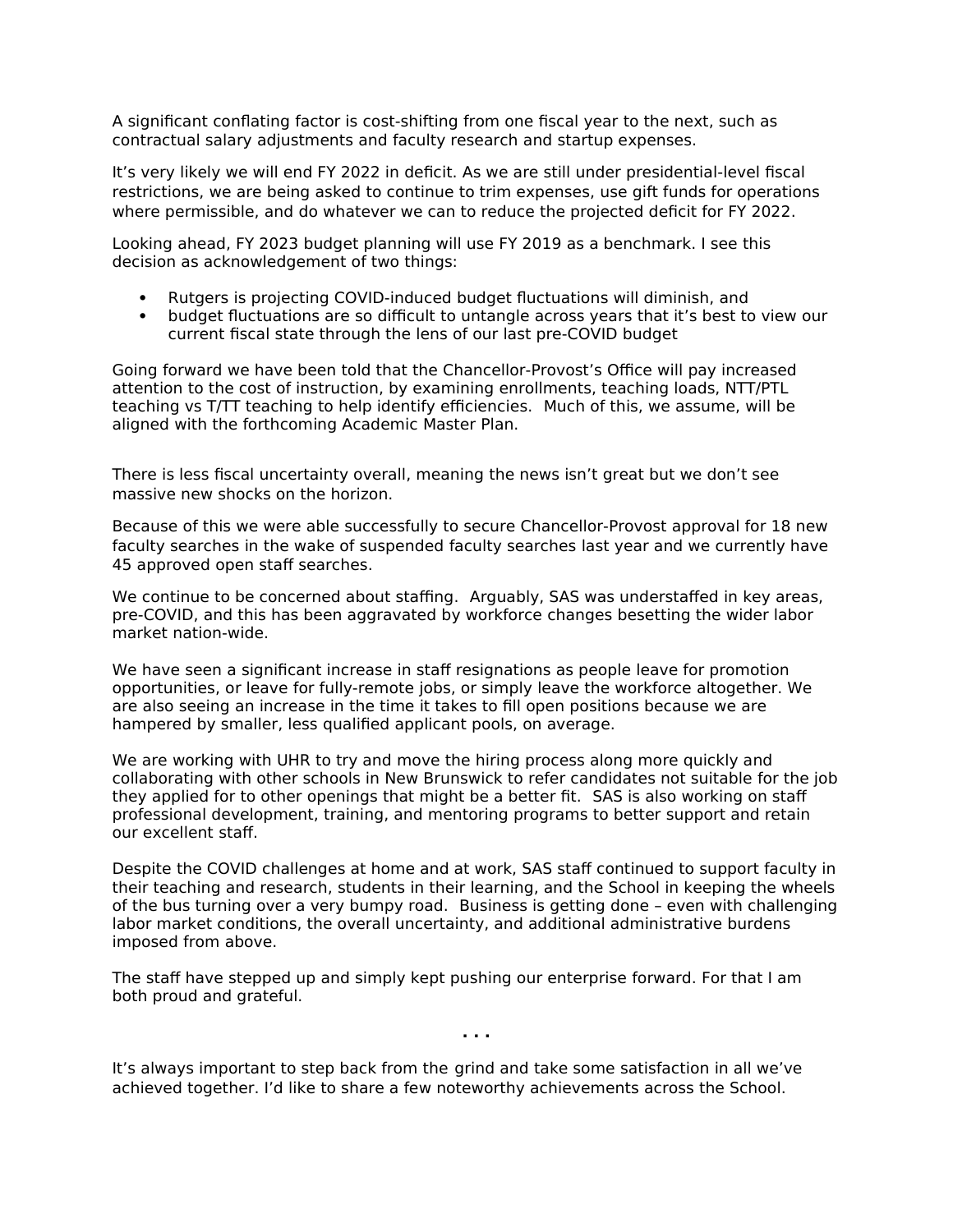Despite the complexity of the roll-out of the CRRSAA/HEERF program, I'm pleased to report that eligible graduate students across SAS received significant funding to mitigate COVIDrelated delays in their time to degree.

A total of approximately \$6.5M was awarded to SAS graduate students across all disciplines. I would like to take this opportunity to thank our Chairs, Graduate Program Directors and Administrators for their efforts in managing the complex CRRSAA/HEERF nominations and payment processes.

A special shout-out goes to Arielle L'Esperance, lately in the Philosophy Department but formerly in the Office for Research and Graduate Education, for her serial heroic efforts in the field and bravery in the line of duty!

This fall, the Humanities Division launched a mentorship program to support the postdoctoral fellows across our departments, programs, and institutes. Humanities nationwide has not traditionally supported postdoctoral fellowship programs but that has changed over the past few years.

Rutgers now hosts 23 postdocs, a very large proportion of whom are working on projects related to social and racial justice. We have paired them with faculty mentors and our Associate Deans are hosting monthly lunches, an email list, and a series of workshops and conversations that are meant to support their current and future careers inside and outside the academy.

Also in the Humanities, the Rutgers Advanced Institute for Critical Caribbean Studies has obtained a \$250,000 grant by the Henry Luce Foundation. The project, entitled "Understanding Spirit: Black Religious Practice and the Search for Racial Justice," will be led by Co-PI's Nelson Maldonado-Torres and Carter Mathes.

Notable achievements in the Division of Life Sciences include

- the full external accreditation of the Masters Program in Genetic Counselling
- national recognition of ODASIS as a model program fostering inclusion and success in the health sciences
- recognition of the Masters' Program in Global Sports Management as one of the top 20 programs in the country
- the creation of a new, shared high resolution imaging facility, and
- a greater than 10% increase in external grant funding across the division

I would like especially to recognize Eileen White, from the Department of Molecular Biology and Biochemistry on her election as a Member of the National Academy of Sciences and Ken Irvine, also from the Department of Molecular Biology and Biochemistry, on his election as a Fellow of the American Association for the Advancement of Science.

These are among the highest national recognitions open to science faculty. To have two of them in a single department in a single year is simply amazing. Please join me in congratulating Eileen and Ken!

Faculty in Computer Science and Statistics have successfully designed and launched an undergraduate program in Data Science that currently leads to a certificate and a minor, with a major in the works. Given the increasing importance of data science in many different disciplinary areas and economic sectors, the program was designed to be widely accessible to students in many different disciplines and majors, not just STEM.

Last fall, the Division of Mathematical Sciences received a \$2.5M grant from the Simons Foundation Junior Faculty Fellows Program to help hire faculty members in Computer Science, Mathematics, and Physics & Astronomy during the overall hiring freeze. I'm delighted to report that Karthik C. S. and Peng Zhang, in Computer Science, Ian Jauslin, in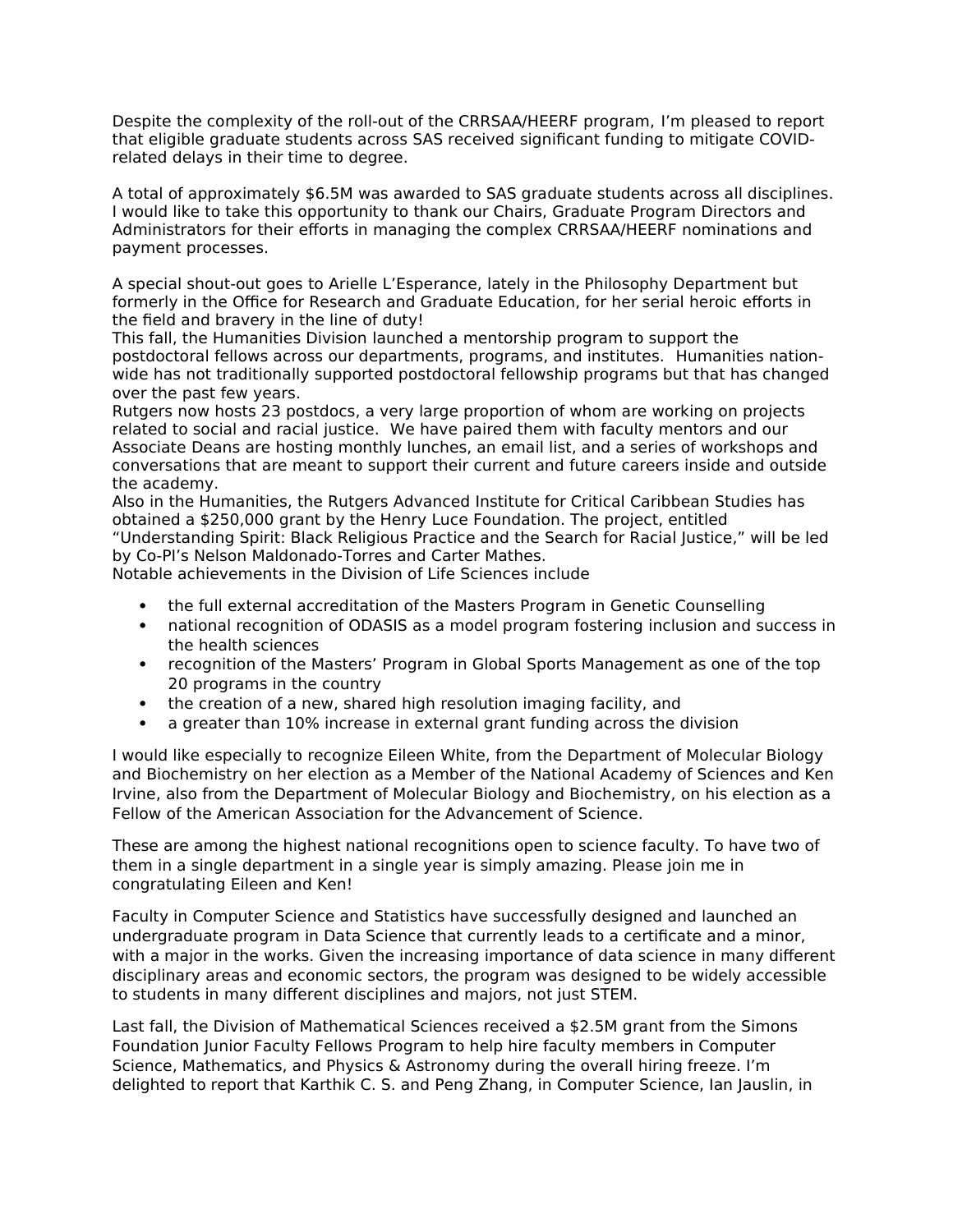Mathematics, and Ananda Roy, in Physics and Astronomy have recently joined our faculty. Please join me in welcoming our newest colleagues to SAS and to Rutgers!

Finally, the Division of Social and Behavioral Sciences celebrated Latino Heritage Month this past semester and I'd like to share two highlights.

Lilia Fernández, a professor in the Latino and Caribbean Studies Department, leads a team of students who produced the Latino New Jersey History Project, a multi-media research effort that draws from census data, public archives, and interviews to provide a rich, detailed, and sometimes surprising picture of New Jersey Latinos.

And alumna Diana Gonzalez, who has a B.A. and an M.A from Rutgers, was named Deputy Secretary of Higher Education of New Jersey, in Gov. Murphy's Administration. In that capacity, she will work with state leaders to expand educational opportunities across New Jersey.

Following President Holloway's lead, we are planning a more in-person spring semester and asking chairs and unit heads to revise staffing plans, as needed, to accommodate the expected increase in student traffic, since 85%-90% of our spring courses will be at least partially in-person, including large lecture classes.

**. . .**

The uncertainty surrounding the virus, especially with the spread of the Omicron variant, continues but the early reports regarding the protection provided by vaccines – specifically the booster – combined with the high vaccination rate of students and employees on campus is encouraging.

The health and safety of the Rutgers community remains foremost in our minds. We will closely monitor the spread of the virus in our Rutgers community and will adjust our means of instruction and our on-campus presence for faculty and staff, if warranted.

Looking ahead to spring semester, I'm confident we can draw upon our experience of the past 21 months. Our ability to provide students with a high-quality learning experience during an intensely disruptive period is not simply a miracle, but it is a series of miracles performed daily by the staff and faculty of SAS.

While our students continued to encounter a wide range of personal and academic challenges, SAS instructors and staff overwhelmingly responded with kindness, flexibility and empathy to the many personal and professional challenges our students continue to face. And you supported each other, too, which is just as important.

SAS faculty have been deeply moved by the current efforts to achieve racial justice and have responded with increased attention paid to inclusiveness and equity. Many SAS faculty have worked to:

- make the classroom environment more inclusive
- increase the inclusiveness of the course content and the transparency of expectations
- connect their course topics to social and racial justice, and
- better understand and address demographic disparities in achievement of learning outcomes